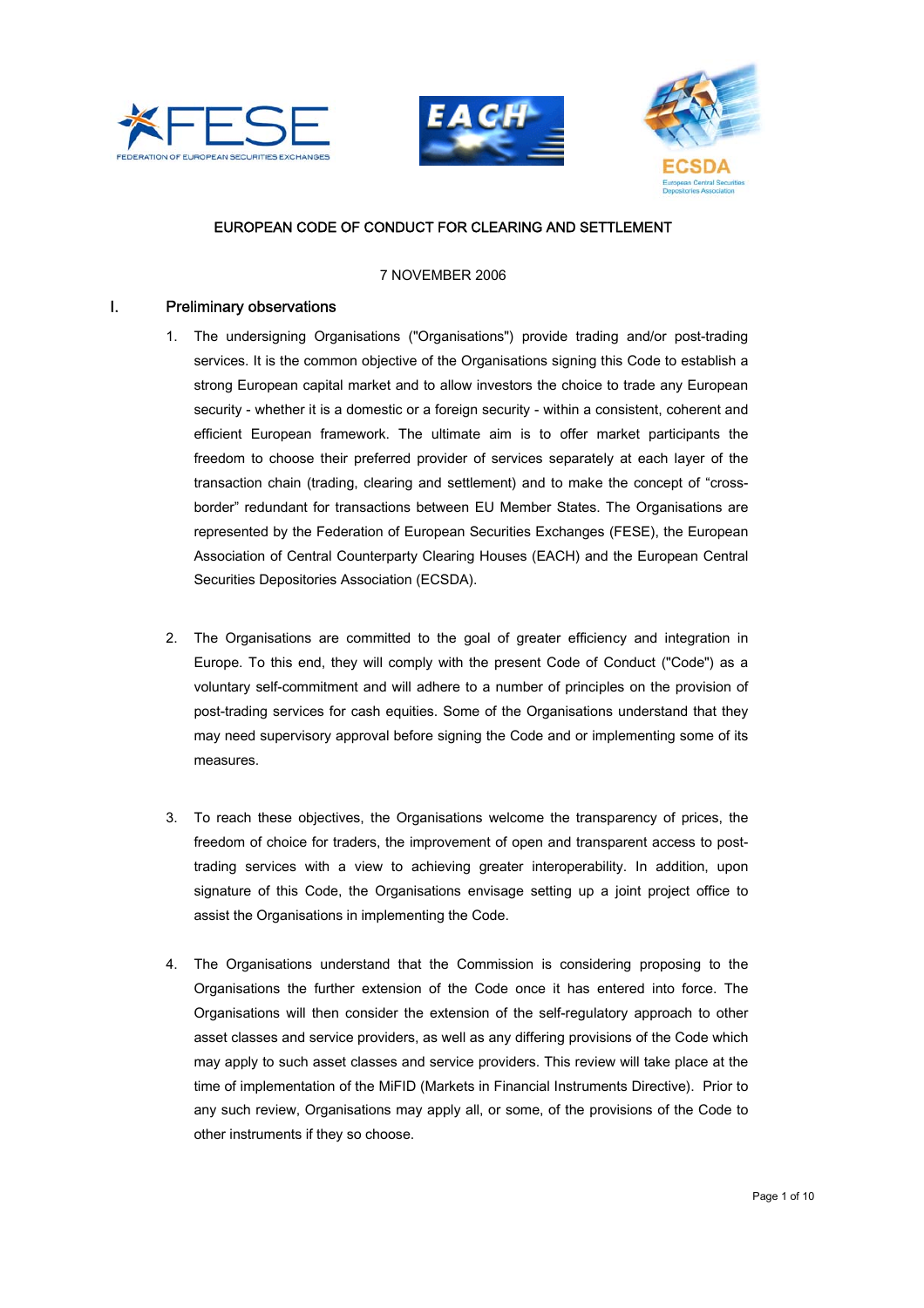The Organisations are willing to initiate a phased implementation of this Code of Conduct, as follows:

- Applying price transparency, following the principles as specified in Section III by  $31st$ December 2006.
- **Establishing access and interoperability conditions by 30th June 2007, according to the** principles set out in Section IV.
- Unbundling services and implementing accounting separation, as outlined in principles specified in Section V as of 1<sup>st</sup> January 2008.
- 5. The Organisations share the objectives of this Code with the European Commission, the European System of Central Banks (ESCB) and other national central banks, the Committee of European Securities Regulators (CESR), national governments and regulators, and market participants. The Organisations are convinced that a joint effort is required to achieve the objectives outlined in the Code. A series of initiatives have already been undertaken toward these goals. The Organisations understand that the Commission is aware of the TARGET2-Securities initiative and will assess its impact on the Code. On behalf of the European Commission, the Giovannini Group identified 15 technical, legal and tax barriers as the main causes of the remaining inefficiencies and fragmentation of European capital markets. The industry significantly contributed to identifying these barriers in a consultation process launched by the European Commission in 2002 and are actively engaged in eliminating them. They also underline that a precondition for obtaining full interoperability in the provision of cross-border posttrading services is the dismantling of the remaining Giovannini barriers. Therefore they call on European and national authorities to continue to work toward elimination of legal and tax barriers and encourage supervisory convergence to fully exploit the potential from this Code.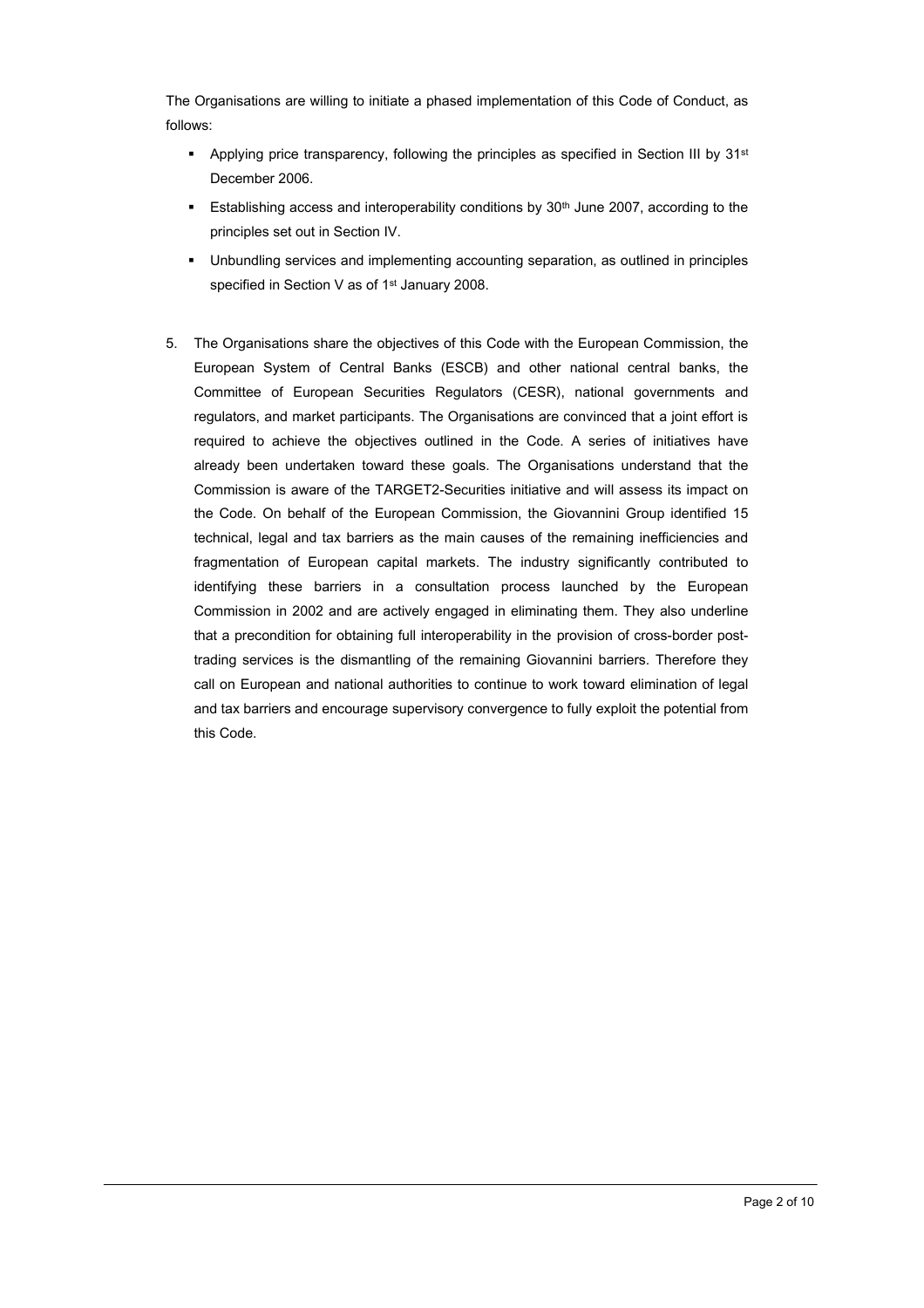# II. Scope of the Code of Conduct

- 6. This Code is a voluntary self-commitment by the undersigning Organisations. It covers post-trading activities in cash equities in Europe. It comprises the provision of the following services:
	- Clearing and central counterparty ("CCP") clearing services by clearing houses, CCPs and potentially also central securities depositories ("CSD").
	- Settlement and custody services by parties offering issuer CSD services.
	- Some of the elements of the Code also naturally apply to trading activities.
	- Insofar as elements of this Code apply to trading and post-trading activities, all providers carrying out similar activities, irrespective of whether or not these are operated by the undersigning Organisations, should in principle adhere to the Code in order to ensure a level playing field across all market providers.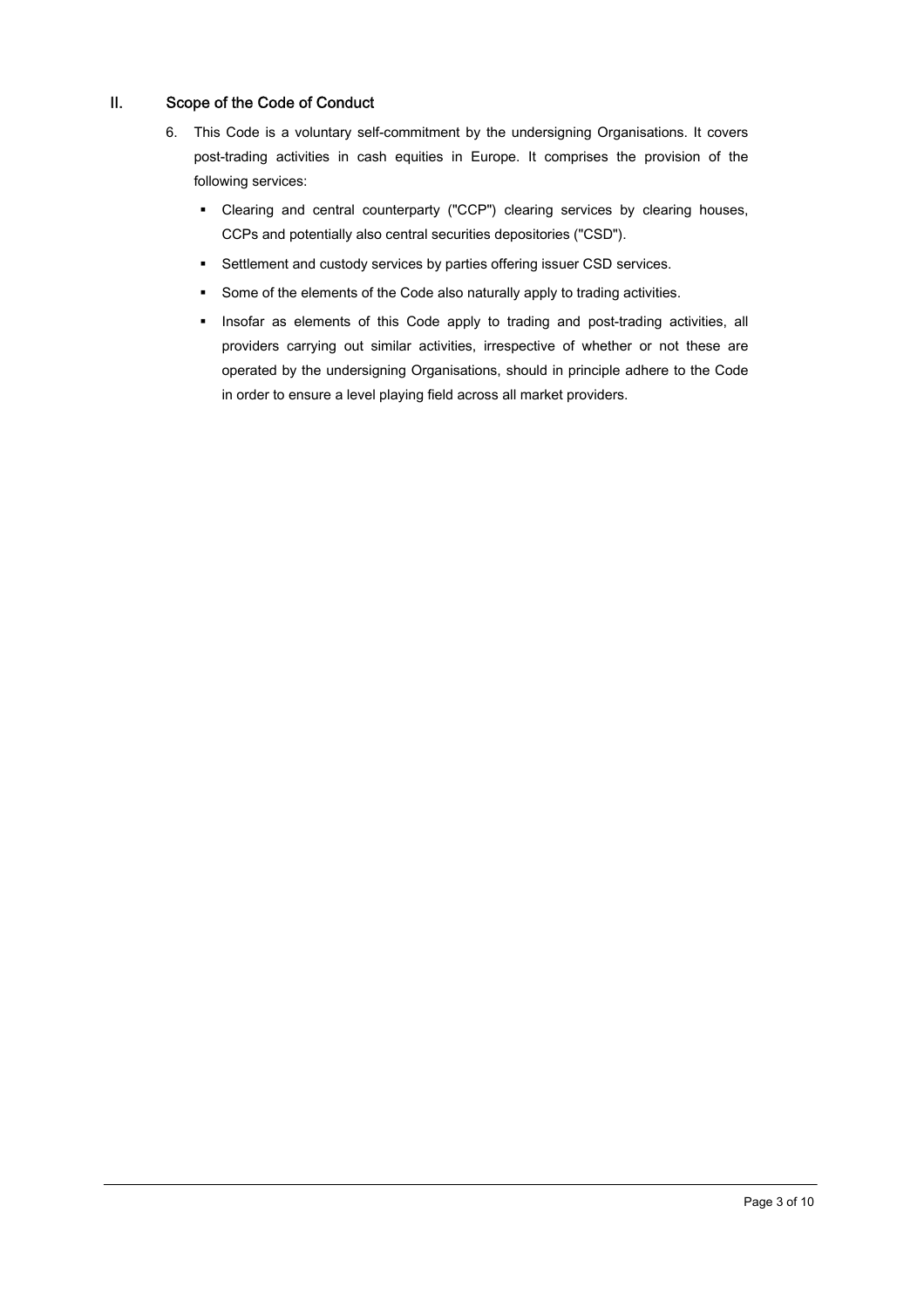# III. Price Transparency

### **Objectives**

- 7. The Organisations believe that price transparency is an essential requirement for the integration of European capital markets and welcome measures in this direction. In order to further support ongoing individual efforts to increase pricing transparency, the Organisations agree on the following objectives:
	- to enable customers to understand the services they will be provided with, and to understand the prices they will have to pay for these services, including discount schemes.
	- to facilitate the comparison of prices and services, and to enable customers to reconcile ex-post billing of their business flow against the published prices and the services provided.

### Scope

- 8. The following principles shall apply to all Organisations and all prices that they charge, including inter alia:
	- One-time and periodic fees (e.g. for membership, connectivity and set up),
	- **Prices of transaction-related services (e.g., for trading, clearing and settlement),**
	- **Prices of custody services, and**
	- Prices of additional services to customers.

# Proposed measures regarding publication - identification of the services provided and generally applicable prices

- 9. Every Organisation agrees to the publication of:
	- All offered services and their respective prices including applicable terms and conditions,
	- All Discount and Rebate Schemes and the applicable eligibility criteria, and
	- Examples that explain prices, as well as Discount and Rebates Schemes for different types of customers or customer groups.
	- All information will be made available at a prominent place on the Organisations' websites.

### Prices and services

10. The published price lists shall contain all services and prices, a brief description of each service, and the relevant price basis. All Organisations agree to apply the published price list.

### Discount and Rebate Schemes

- 11. For the purposes of this document, discounts mean price reductions applicable ex ante to published prices ("Discounts").
- 12. Rebates mean price reductions which apply ex post to the cumulative amount invoiced or paid in a certain time period ("Rebates"). As these could be subject to Board approval by the different Organisations ex post, it may not be possible to stipulate the exact amounts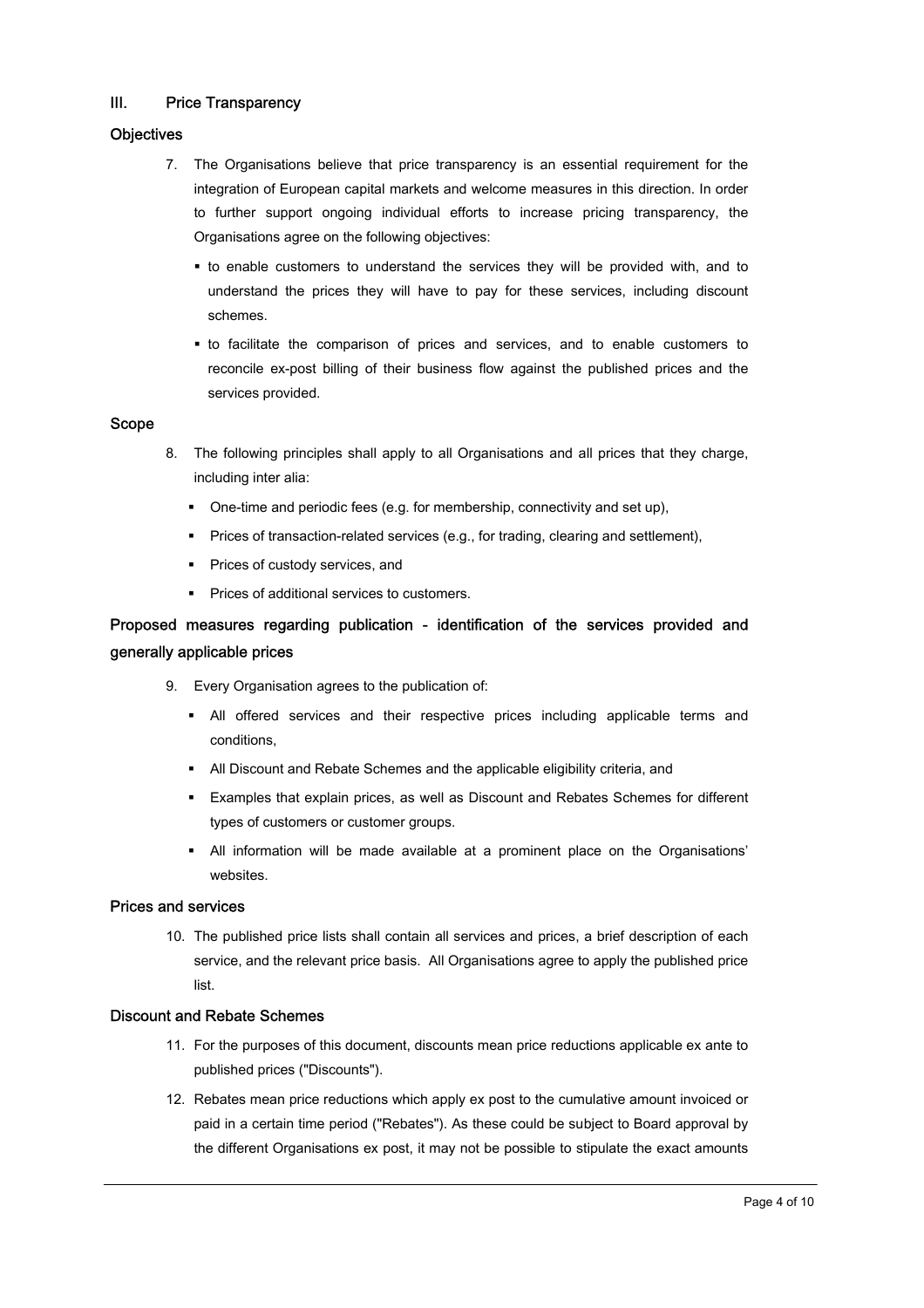or percentages applicable in advance. However, the existence of such regimes should be published in advance and the relevant financials published once Board approval has been granted.

#### Criteria for access to Discounts and Rebates

13. Price reductions applicable to any customer fulfilling specifically defined criteria ("Discount and Rebate Schemes") shall be published together with the respective price lists and applicable eligibility criteria. The Organisations will upon request provide information about how such Discount and Rebate Schemes apply to customers.

#### Price Examples

14. Organisations shall publish price examples that facilitate the comparison of offers and allow customers to anticipate the price they will have to pay for the use of services. These examples shall comprise the total charges a customer will have to pay to the Organisation in order to obtain a service (e.g., including the variable charges for conducting a typical transaction on the respective systems, including charges for services and activities necessarily related to this transaction, as well as total charges for becoming and remaining a customer).

# Price Comparability

- 15. The Organizations are committed to work on further comparability of prices within each layer of the value chain.
- 16. By 1st January 2007, the price transparency measures described above will allow users to compare prices on an individual basis.
- 17. The European Commission has announced that it will conduct a study of post-trade prices. The Organisations appreciate objective and transparent means of price comparisons, and are therefore committed to contribute to the success of this study. The Organisations should actively cooperate with, and support, the external study on prices launched by the Commission.

#### Billing reconcilability

- 18. Ex post: Information will be provided so that customers are able to reconcile their actual bills with their activity and the published price lists for the services provided. Together with the invoice, Organisations shall upon request provide information to their customers that allow the reconciliation of the invoiced amount with the published price lists and the services provided, including:
	- A breakdown of the total amount invoiced for services provided, and
	- The amount or volume of the respective underlying price basis (e.g., number of order entries, number of trades, trading volume, number of cleared trades, number of settlement instructions).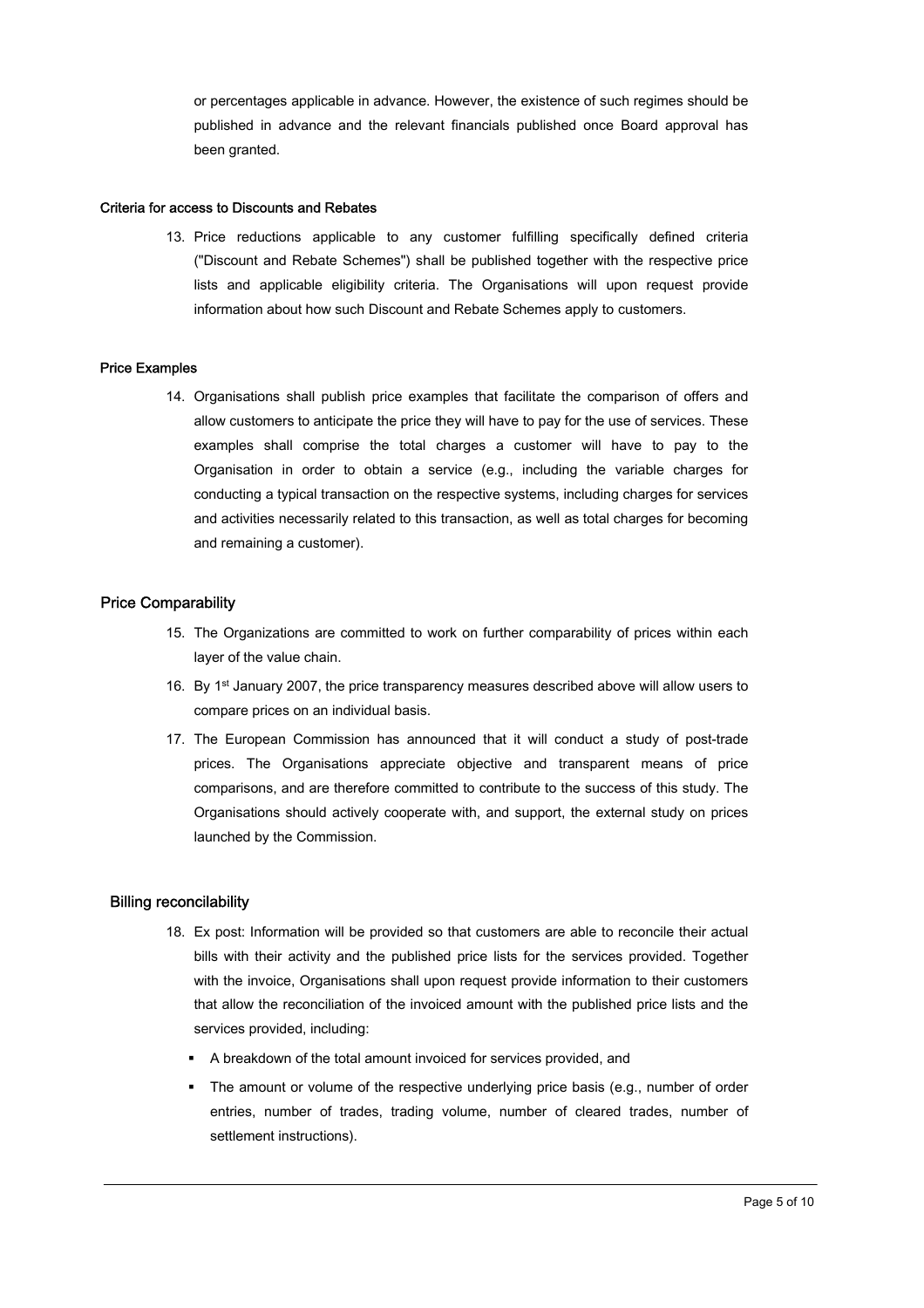# IV. Access & Interoperability

### **Background**

- 19. MiFID already gives some access rights in the post-trade area to regulated markets and to investment firms, and this Code is not intended to contradict any of those rights. In particular, MiFID in Articles 34 and 46 grants certain access rights:
	- The right of a market participant to access remotely a foreign CCP and/or CSD
	- o The right of market participants to choose the settlement location for their trades (but not the Central Counterparty Clearing one) provided links are in place between the regulated market and the entity in question;
	- o The right of regulated markets to choose a particular CCP and/or CSD to clear and settle their transactions.

#### General considerations

- 20. The Code addresses the effective extension of these principles to additional relations in the clearing and settlement sector, addressing mainly the relationships between infrastructures.
- 21. Organisations from a Member State should be able to access Organisations in the same or another Member State and the responding Organisations should provide such access in line with the Access conditions and procedures described in this section.
- 22. More specifically:
	- o CCPs should be able to access other CCPs
	- o CCPs should be able to access CSDs
	- o CSDs should be able to access other CSDs
	- o CCPs and CSDs should be able to access transaction feeds from trading venues
	- o CSDs should be able to access transaction feeds from CCPs
	- o A trading venue should be able to access a CSD and/or CCP for its post-trading activities.

### Access and Interoperability

- 23. For the purposes of this Code, the terms "access" is understood to mean the following:
	- i. An Organisation (CCP or CSD) is a standard participant in another Organisation ("standard unilateral access");
	- ii. An Organisation (CCP or CSD) is a participant in another Organisation but, in addition, certain parts of the service offering to the requesting entity are customised ("customised unilateral access");
	- iii. Access by an Organisation (CCP or CSD) to a transaction feed from another Organisation ("transaction feed access").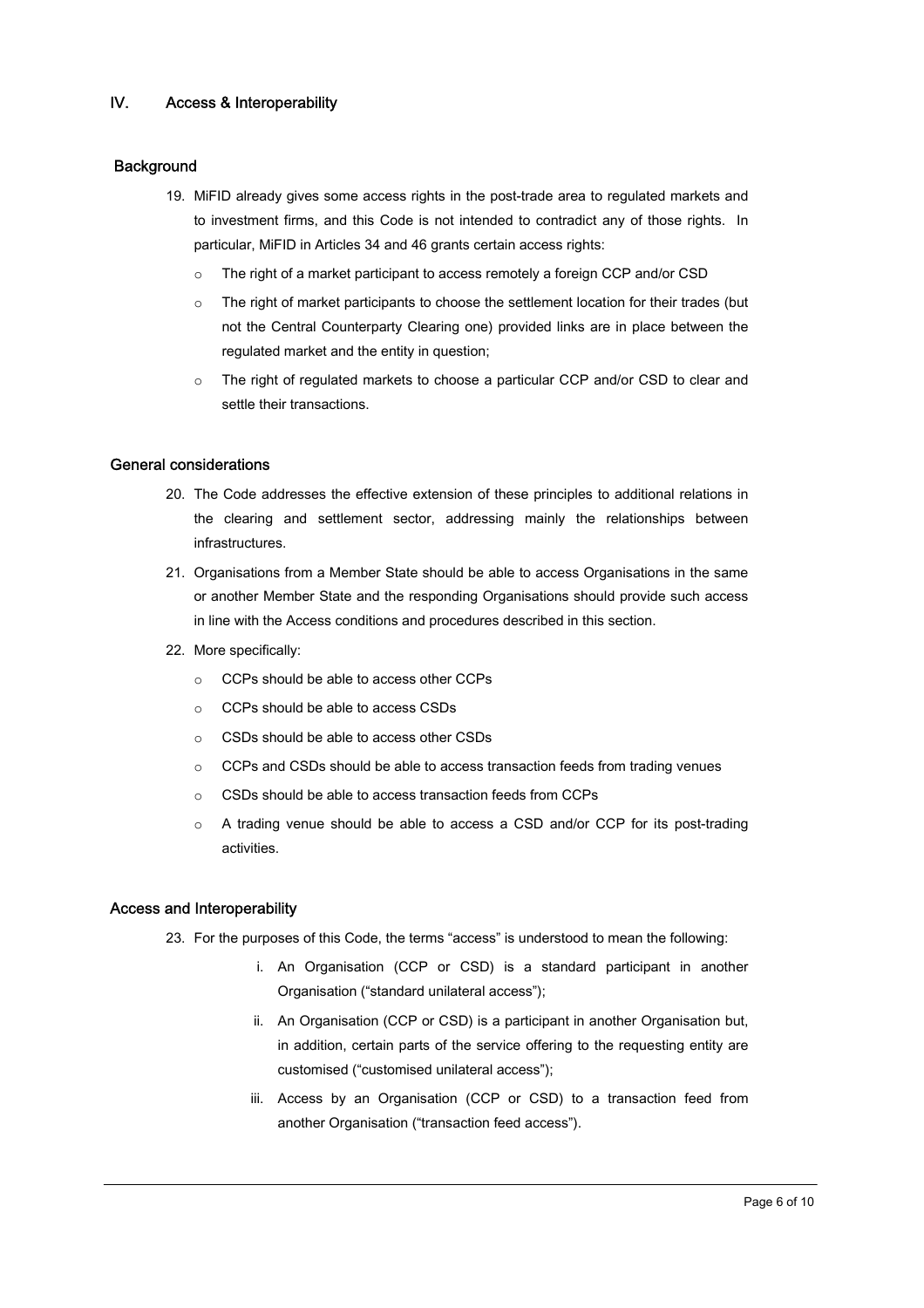24. "Interoperability" means advanced forms of relationships amongst Organisations where an Organisation is not generally connecting to existing standard service offerings of the other Organisations but where Organisations agree to establish customised solutions. Amongst its objectives, Interoperability will aim to provide a service to the customers such that they have choice of service provider. Such agreement will require Organisations to incur additional technical development.

### Access conditions and procedure

- 25. Requests for access will be dependent upon considerations relating to the business case only of the requesting Organisation.
- 26. Standard unilateral access and transaction feed access shall be provided on a nondiscriminatory price basis; any customised component of a unilateral access or transaction feed access should be paid for by the Organisation requesting access on a cost-plus basis unless otherwise agreed between the parties.
- 27. Access should be granted on the basis of non-discriminatory, transparent criteria and prices.
- 28. Requests for access should be treated expeditiously.
- 29. The process under which access requests are to be treated should be publicly available.
- 30. Refusals of access should only be based on risk related criteria or exemptions to access rights as detailed in MiFID. They should be explained in writing and communicated to the requesting Organisation promptly.
- 31. In case of disputes, the undersigning Organisations undertake to settle the dispute expeditiously.
- 32. In the event of a potential dispute, a mediation mechanism will be set up.
- 33. An Organisation requesting access to another Organisation should, in principle, comply with the legal, fiscal and regulatory arrangements applicable to the receiving Organisation.

#### Interoperability conditions and procedure

- 34. Establishment of Interoperability is subject to the business case of the entities concerned and on proper risk control.
- 35. To achieve such an optimized design both Organisations seeking interoperability, with the involvement of relevant stakeholders and the respective regulators in particular, need to have discretion in the design of the Interoperability relationship and not be limited in their solutions.
- 36. Against this background, the Organisations seeking Interoperability commit to the following:
	- Any Organisation receiving a proposal for Interoperability will expeditiously enter into discussions with the proposing Organisation about the most appropriate design and procedures for establishing such an Interoperability relationship.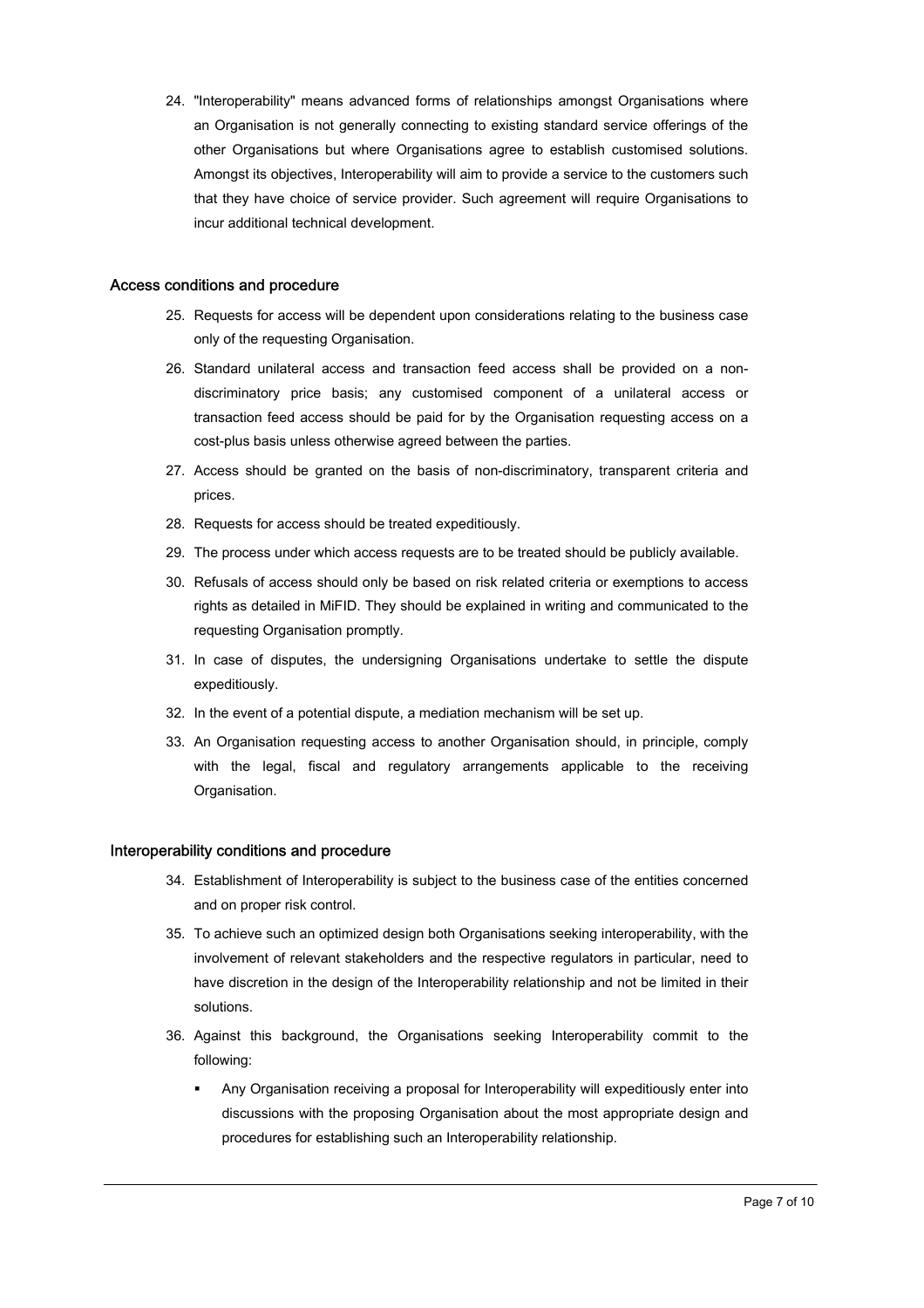- **They will conduct these discussions and negotiations in good faith and will avoid any** undue delay.
- Organisations will consider appointing a mediator to facilitate these discussions and negotiations and to support the resolution of conflicts between Organisations.
- 37. An Organisation requesting access to another Organisation should, in principle, comply with the legal, fiscal and regulatory arrangements applicable to the receiving Organisation. To the extent that the proposed Interoperability arrangement requires either organisation to access the other, that Organisation should, in principle, comply with the legal, fiscal and regulatory arrangements applicable to the other Organisation.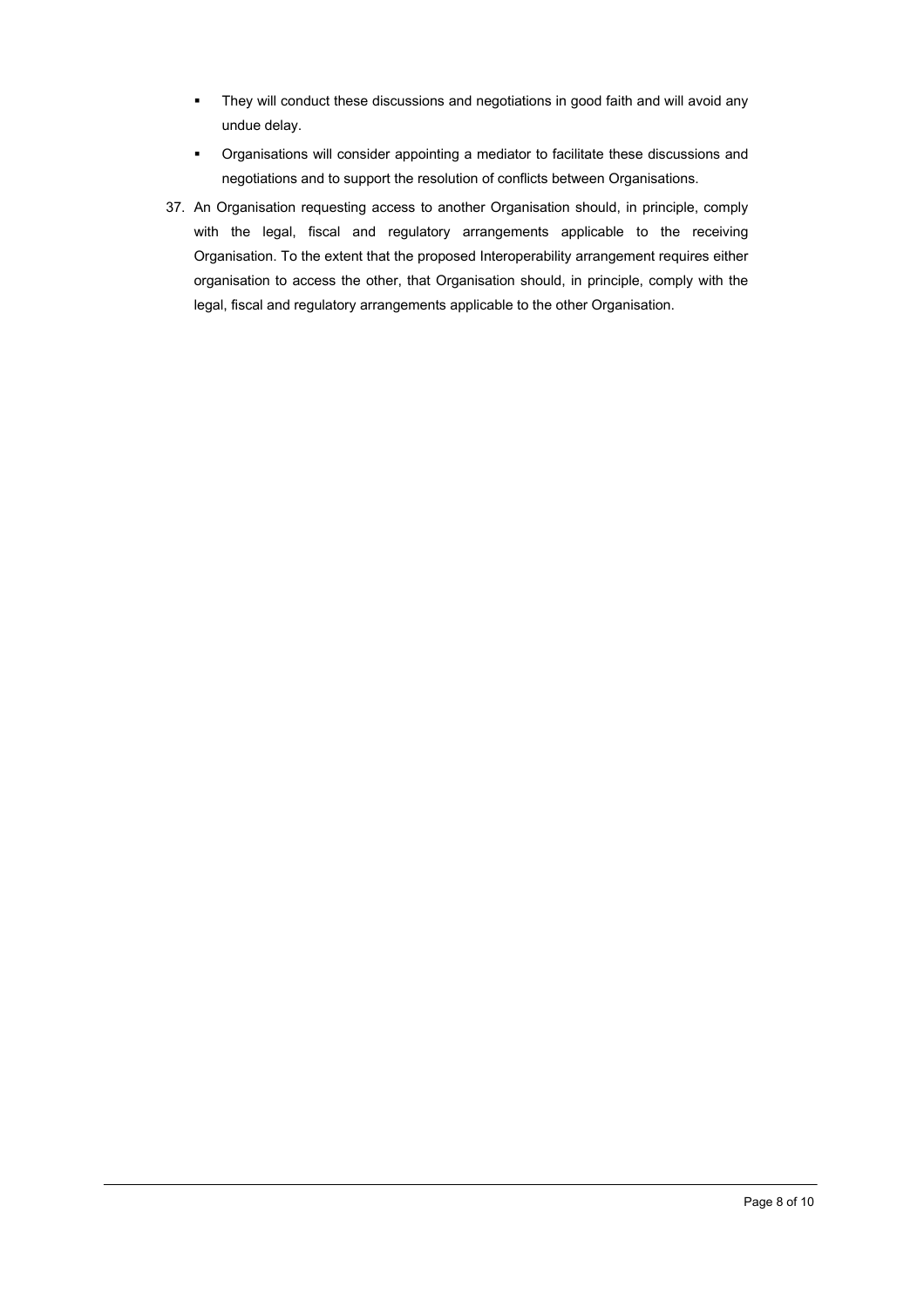# V. Service unbundling and accounting separation

# **Objectives**

- 38. The Organisations regard service unbundling and accounting separation as important levers to further strengthen the transparency and efficiency of European capital markets. Service unbundling gives customers flexibility when choosing which services to purchase; accounting separation provides relevant information on the services provided. These measures are designed:
	- To make transparent the relation between revenues and costs of different services in order to facilitate competition,
	- To make transparent potential cross-subsidies between the different services as described in paragraph 40, and
	- To provide users with choice regarding the services available to purchase.

### **Principles**

- 39. Organisations shall unbundle prices and services at least as follows
- (i) The services of trading venues, CCPs and CSDs will be unbundled from each other.
- (ii) Each CSD will unbundle the following services each from the other:
	- a. Account provision, establishing securities in book entry form, and asset servicing;
	- b. Clearing and settlement (including verification);
	- c. Credit provision;
	- d. Securities lending and borrowing; and
	- e. Collateral management.

### Unbundling of prices

- 40. Unbundling means that:
	- a. The Organisations will allow any customer to purchase an unbundled service without compelling that customer to purchase also another unbundled service and
	- b. Each unbundled service will be available at a price applicable to this service.
- 41. Unbundling does not preclude Organisations offering special prices for the purchase of several unbundled services together, with each service available at a separate price. And any such special prices shall meet the Price Transparency elements of the Code set out in Section III.